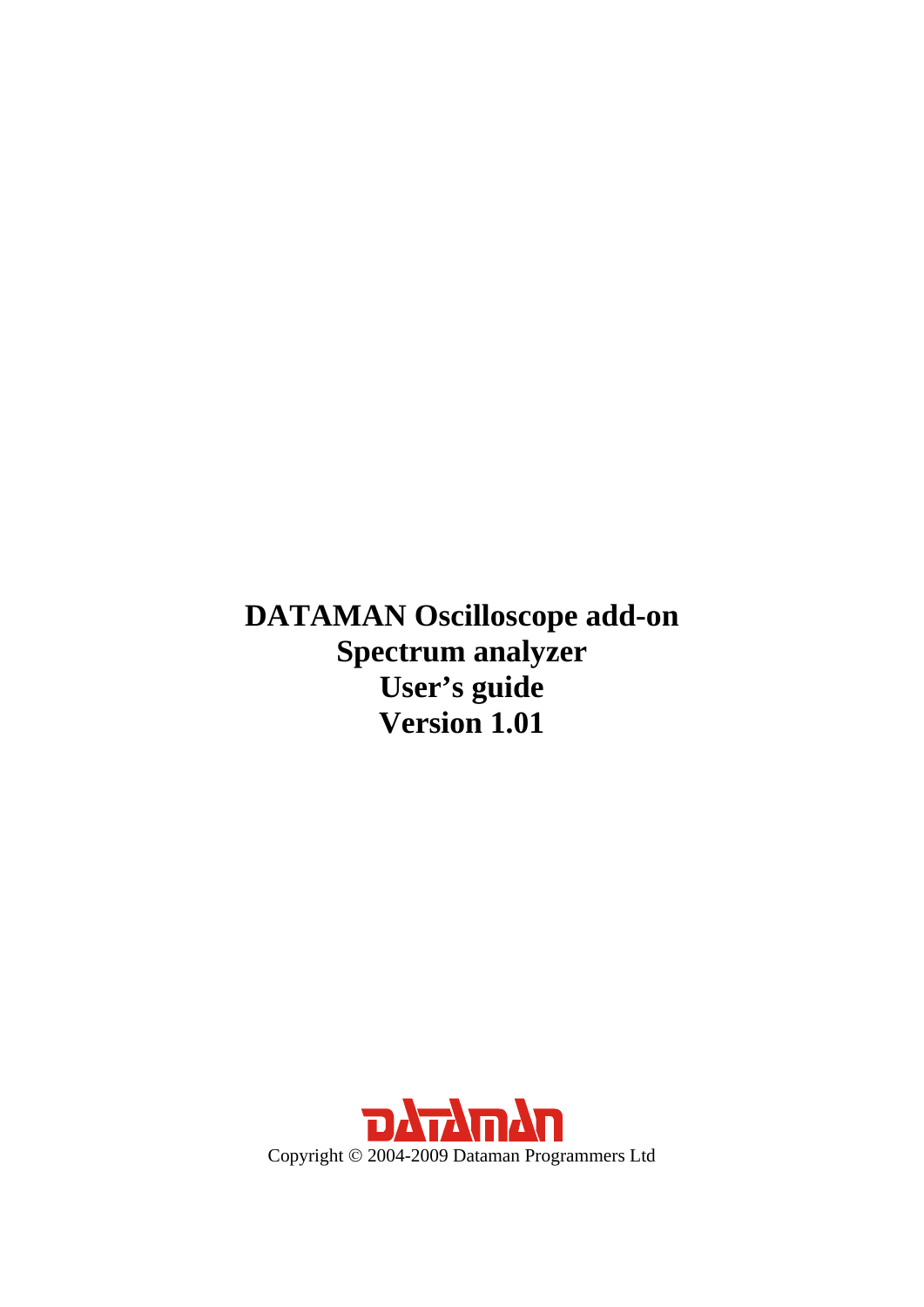#### Spectrum analyzer User's guide

For any further information or consultations, please contact us via phone or preferably e-mail on the following address:

Address:

Dataman Programmers Ltd Station Road Maiden Newton Dorset DT2 0AE United Kingdom

Phone:

Sales/General information: +44 (0) 1300 320719 Technical support: +44 (0) 1300 322903

Fax:

All Enquiries: +44 (0) 1300 321012

Internet:

| URL:    | http://www.dataman.com/                  |
|---------|------------------------------------------|
| e-mail: | support@dataman.com - technical support  |
|         | sales@dataman.com - sales                |
|         | $info@d$ dataman.com - other information |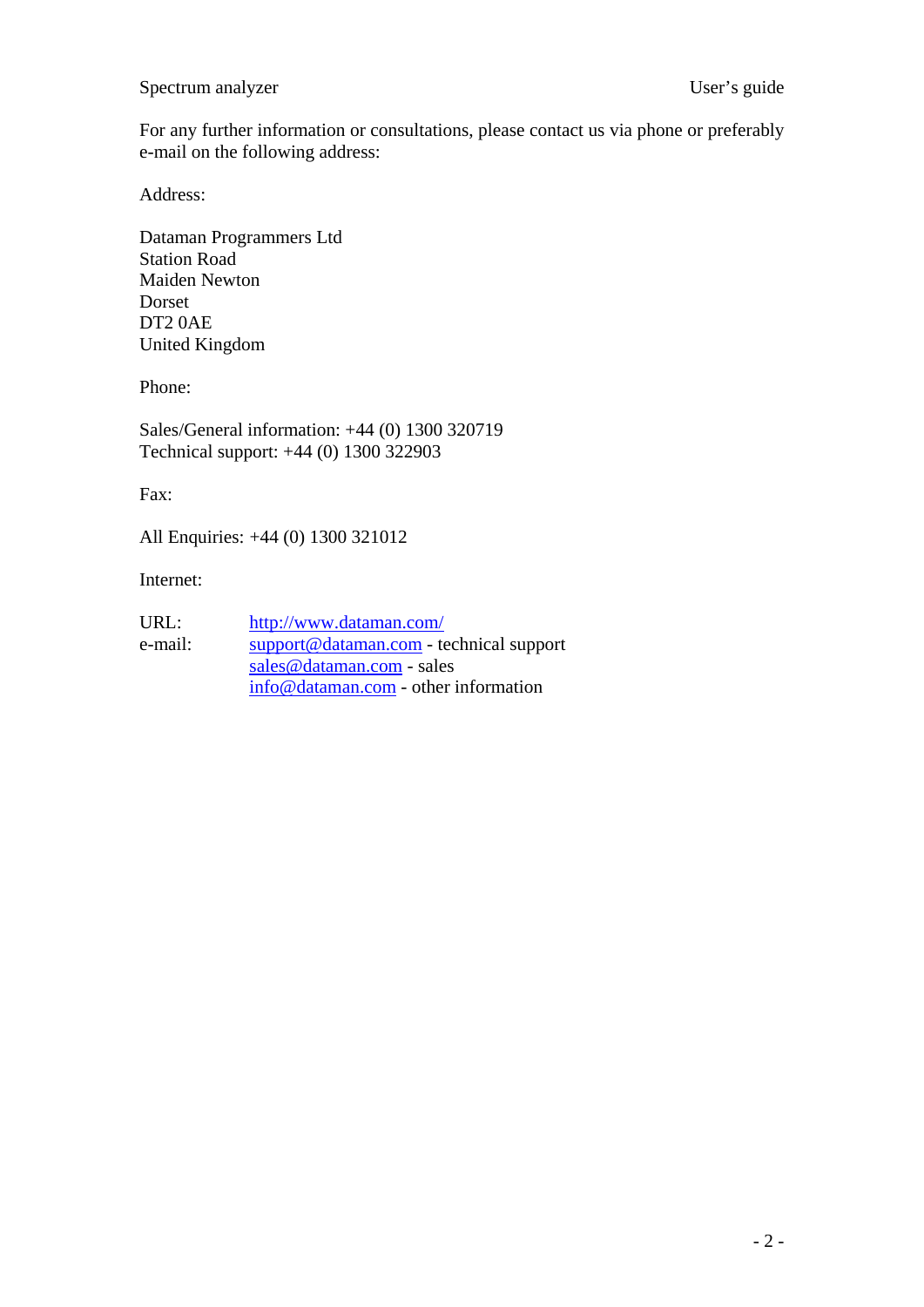# Contents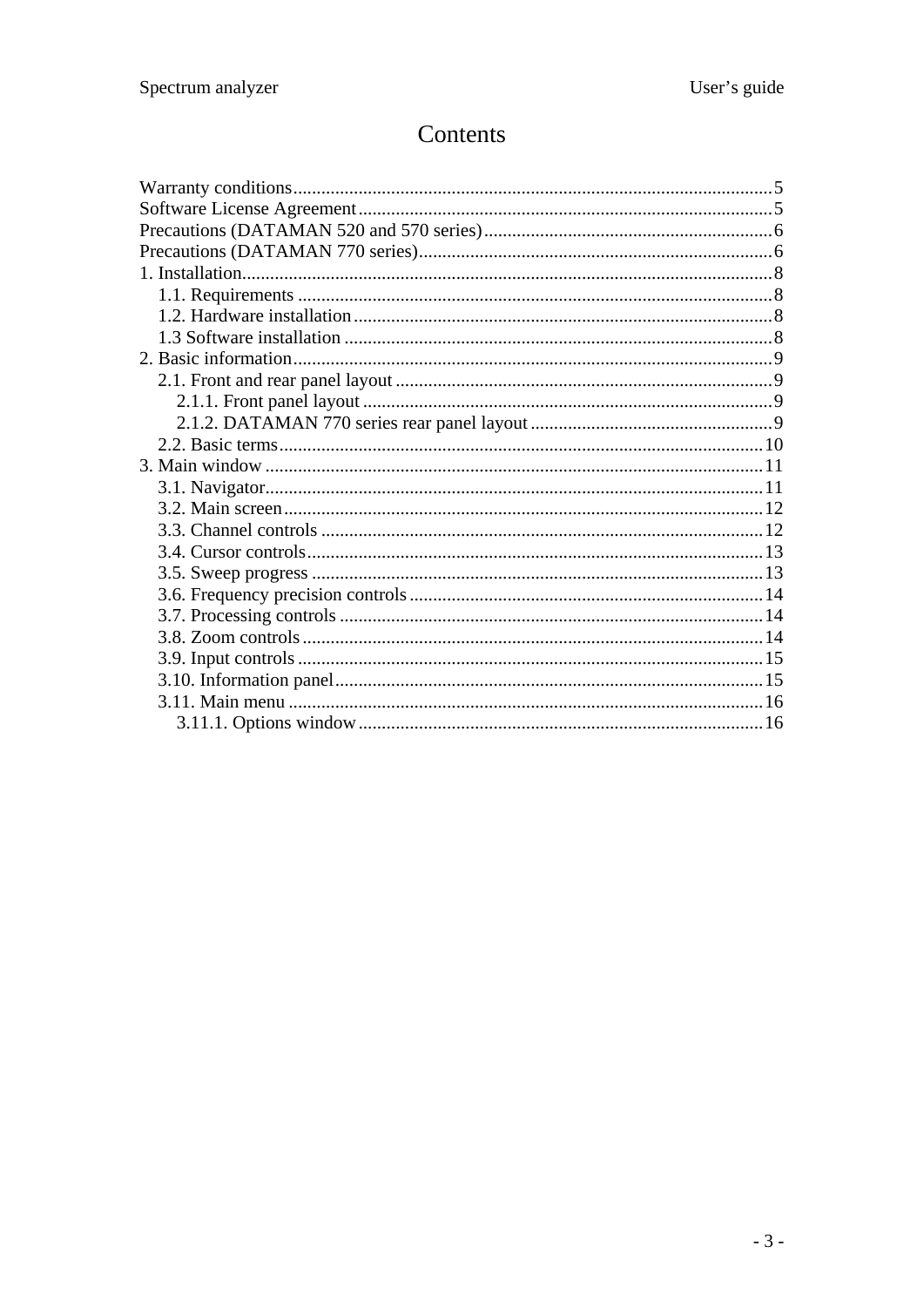# Figures and tables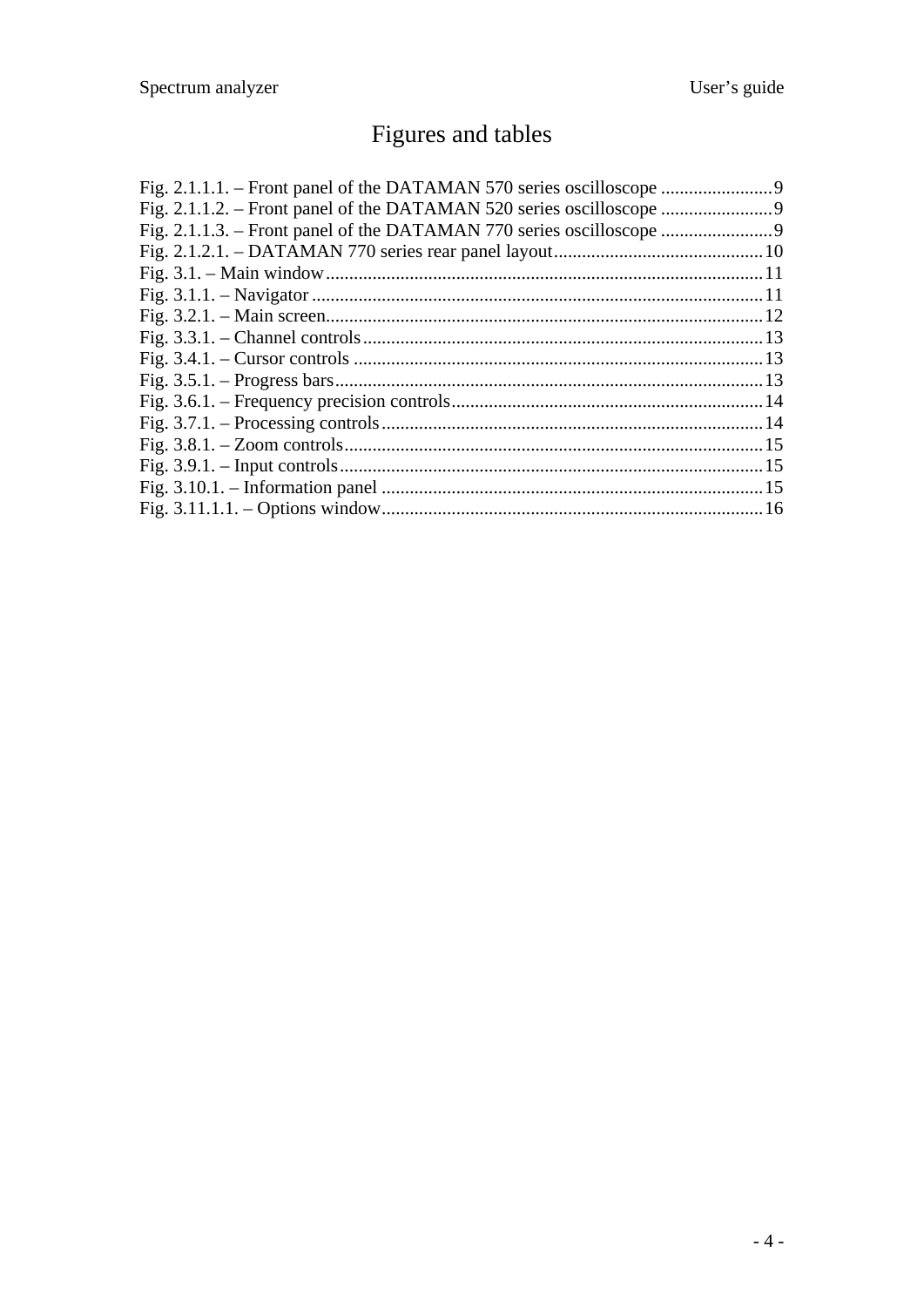# <span id="page-4-0"></span>**Warranty conditions**

Dataman Programmers Ltd guarantees reliable operation of the oscilloscope in compliance with this documentation during a period of 24 months (2 years) from the date of purchase.

Should a malfunction occur during the warranty period, excluding errors for which Dataman can not be held responsible, Dataman guarantees the repair of the product or its replacement with a new or repaired one free of charge.

Dataman shall not be responsible for malfunctions of the device caused by an accident, incorrect usage, unauthorized interventions or similar.

When requesting the warranty service the customer should send the device in its original packaging to Dataman with a description of the defect or malfunction. The customer agrees that when returning a product it would be insured against damage or loss during transport.

# **Software License Agreement**

This legal document is an agreement between you, the end user and Dataman Programmers Ltd. By installing this product on your computer, you are agreeing to become bound by the terms of this agreement and warranty conditions.

1. GRANT OF LICENSE. Dataman Programmers Ltd as Licensor, grants you, the Licensee, a nonexclusive right to use and display this copy of the Scope software (hereinafter the "SOFTWARE"), device and accompanying written materials, on a single COMPUTER at a single location and only together so long as you comply with the terms of this License.

2. OWNERSHIP. As the LICENSEE, you own the magnetic or other physical media on which the SOFTWARE is originally or subsequently recorded or fixed, but an express condition of this License is that Dataman Programmers Ltd retains title and ownership of the SOFTWARE recorded on the original disk copy(ies) and all subsequent copies of the software, regardless of the form or media in or on which the original and other copies may exist. This License is not a sale of the original SOFTWARE or any copy.

3. COPY RESTRICTIONS. This SOFTWARE, device and accompanying written materials are copyrighted. Unauthorized copying or copy attempt of the device, including the modules which have been modified or included with any other system, or of written materials is expressly forbidden. It is, however, allowed to pass SOFTWARE on as the DEMO version. You may be held legally responsible for any copyright infringement which is caused or encouraged by your failure to abide by the terms of this License.

4. DISCLAIMER OF THE WARRANTY OF ANY KIND CONCERNING SOFTWARE. This SOFTWARE and accompanying written materials are provided "AS IS" without a warranty of any kind. Further, Dataman Programmers Ltd does not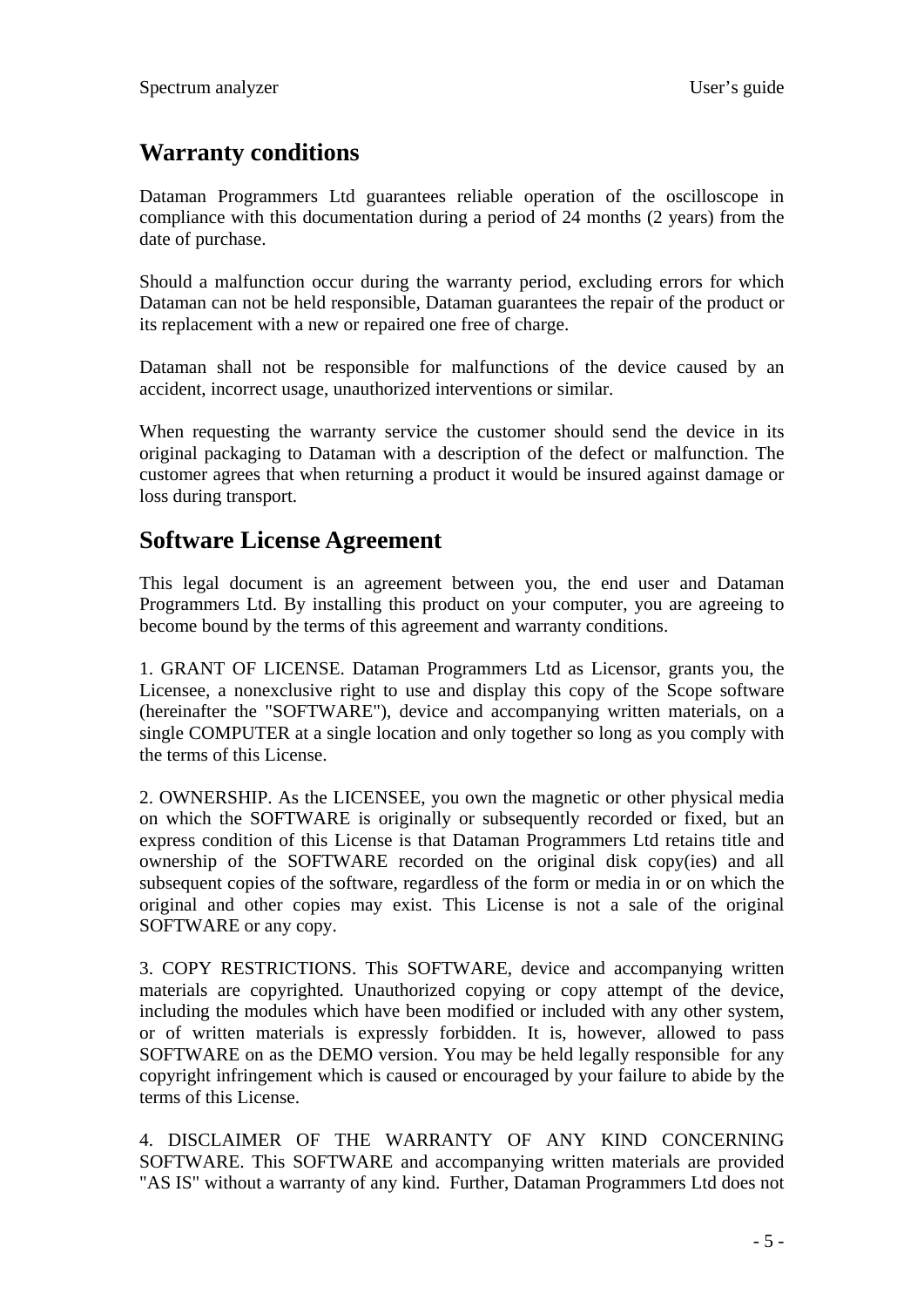<span id="page-5-0"></span>warrant, guarantee or make any representations regarding the use, or the results of use, of the SOFTWARE, device or written materials in terms of correctness, accuracy, reliability, currentness, or otherwise. The entire risk as to the results and performance of the software is assumed by you.

# **Precautions (DATAMAN 520 and 570 series)**

Please follow these recommendations to avoid any possible problems that might occur while using the oscilloscope of DATAMAN 520 or 570 series:

- read the User's Guide

- always connect the device using the cable which is part of the package. If it is not possible, always use a USB 2.0 specification cable.

- never connect a signal with absolute voltage higher than 200V to the measuring inputs. This value is valid for frequencies lower than 100kHz. Over this frequency, the voltage lowers with raising frequency. For example frequency 200kHz of 100V, 400kHz of 50V is the limit. However we do not recommend connecting a voltage higher than 50V, because touching it can be dangerous.

- never connect a voltage lower than –10V and higher than +13V to the external triggering input (frequency lower than 20kHz). Over 20kHz, voltage lower than -0.5V or higher than +4V is not recommended.

- never connect a voltage to the oscilloscope ground, it may result in device or computer damage

- never disassemble the device, since there are no user serviceable parts inside

# **Precautions (DATAMAN 770 series)**

Please follow these recommendations to avoid any possible problems that might occur while using the oscilloscope:

- read the User's Guide

- always connect device using USB cable, which is the part of the package.

- never connect voltage higher than 200Vp between the measuring ground and the input. This value is valid for frequencies lower than 100 kHz. Over this frequency, the voltage lowers with rising frequency. For example voltage of 100Vp with frequency 200 kHz is the limit. You can always connect voltage with peak value up to 4 times the input range set (32 time the sensitivity in v/div) independent on frequency.

- never connect voltage lower than –10V and higher than +13V to the external triggering input (frequency lower than 20 kHz). Over 20 kHz, voltage lower than – 0.5V or higher than +4V is not recommended.

- the measuring ground is common for all of the measuring connectors. The voltage connected to one of these grounds appears also on the other two of them. Do not connect different voltages to the grounds of the measuring connectors. It can destroy the measuring instrument and/or the measured device.

- when the voltage above 50V is connected to one of the measuring connector's ground, touching the other two of them can be dangerous for your health.

- when you connect the voltage higher then 50V to the measuring ground, please be sure that the instrument is dry. If you brought the instrument from the colder environment please wait until it warms up to the temperature of the new environment. - when the voltage higher than 50V is connected to the measuring ground, for safety reasons we recommend connect the chassis ground of the instrument (connector on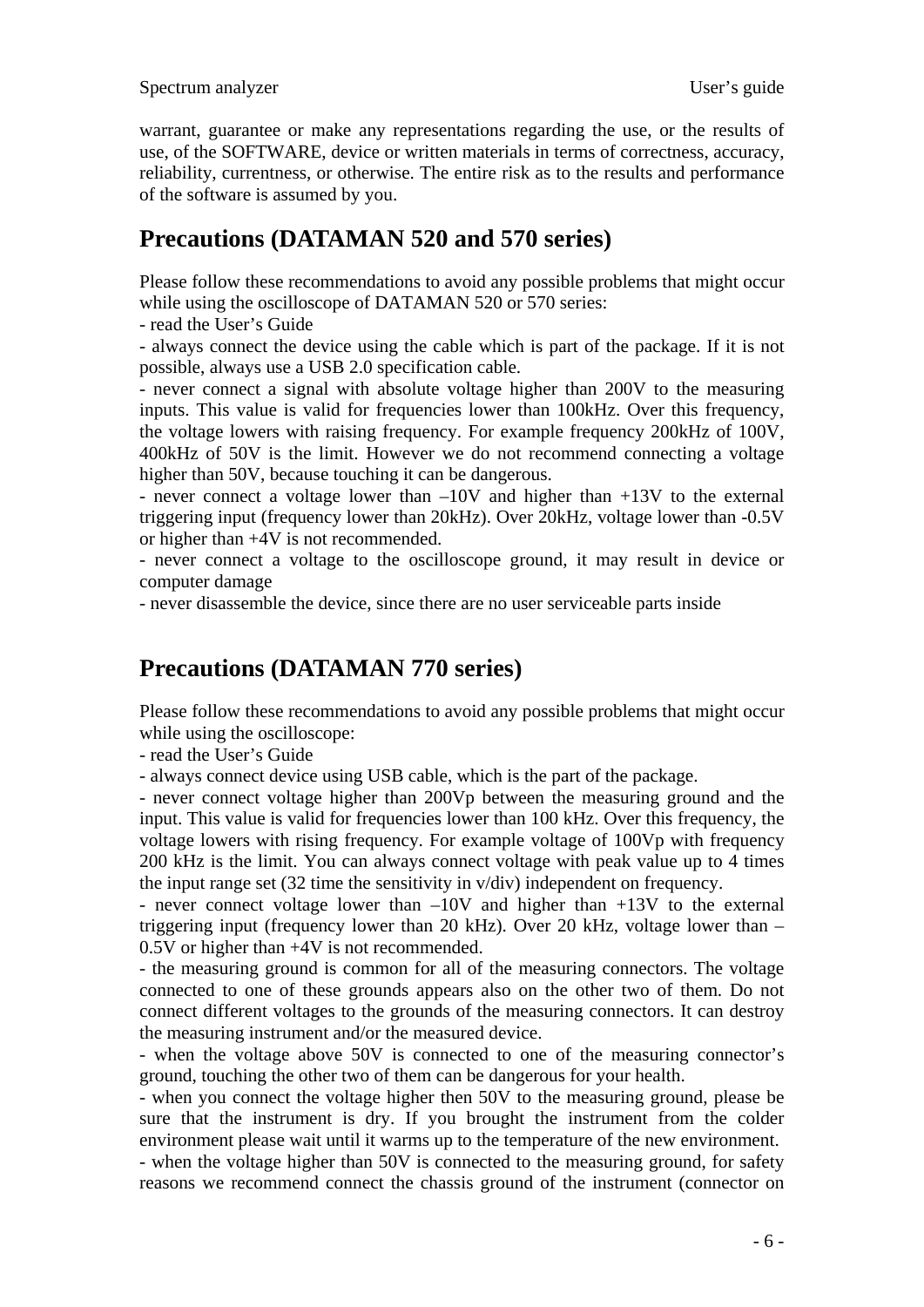the back side of the instrument) to the ground of the environment (i.e. main's ground, water pipe, etc...). The grounding cable is in the standard package.

- do not connect voltage higher than 500 Vp to the measuring ground. Also the V  $*$ Hz factor should be lower than 50000. For example if the voltage is 500V its frequency should be lower than 100 Hz.

- never disassemble the device, since there are no user serviceable parts inside.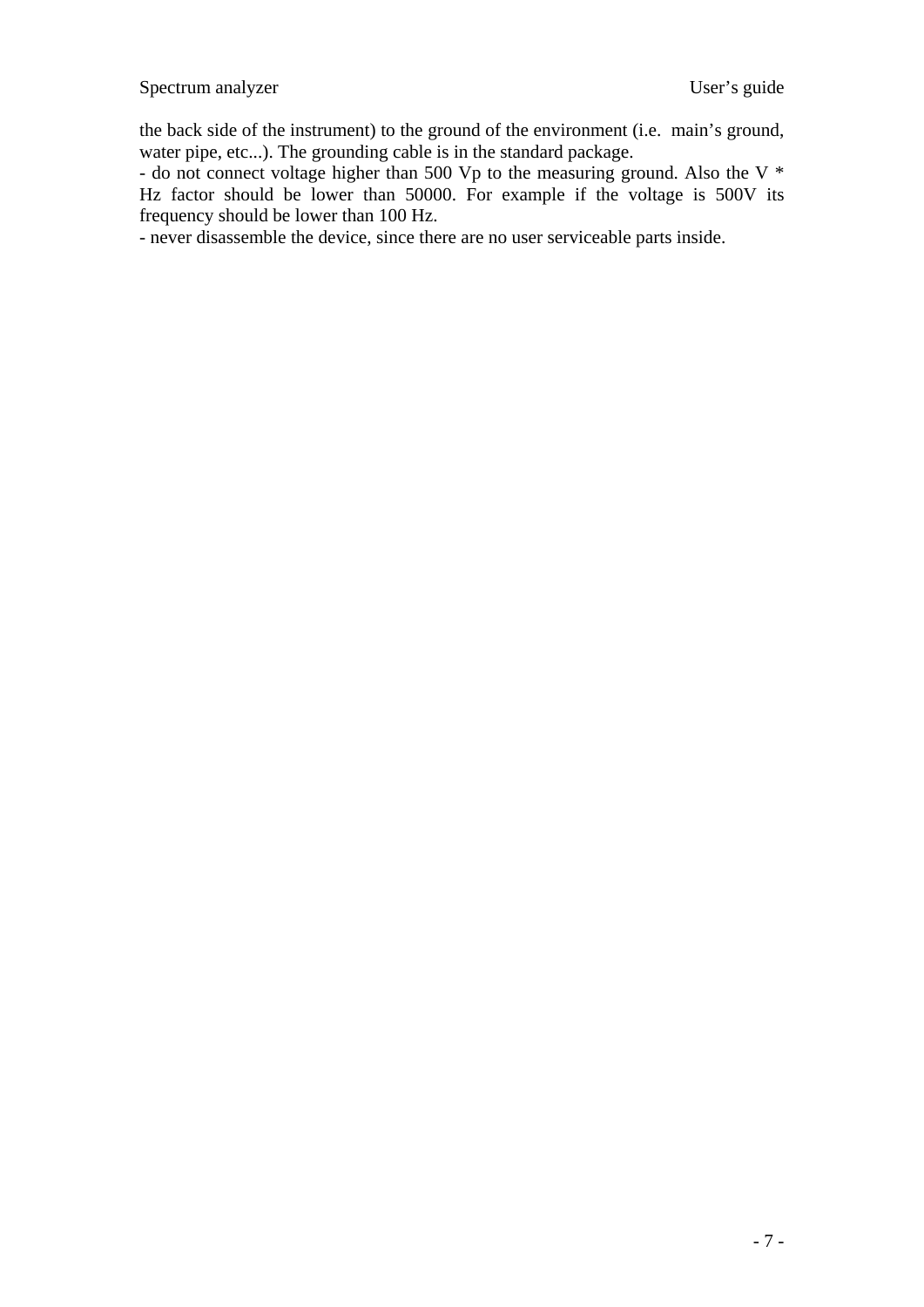# <span id="page-7-0"></span>**1. Installation**

### **1.1. Requirements**

Minimum configuration:

- PC PENTIUM compatible computer
- 128MB RAM
- CD-ROM
- VGA with resolution 800 x 600
- USB port 1.1
- mouse or other tracking device
- at least 20MB free space on the hard drive
- MS Windows 98 SE, ME, 2000, XP or Vista

Recommended configuration:

- PC PENTIUM compatible computer with speed of at least 1.6GHz
- 512MB RAM
- CD-ROM
- VGA with resolution at least 1024x768
- USB port 2.0
- mouse or other tracking device
- at least 20MB free space on the hard drive
- MS Windows 98 SE, 2000, XP or Vista

# **1.2. Hardware installation**

Connect one end of the cable to the computer and the other end to the device. Proceed with the software installation.

**WARNING: Always use the cable which is the part of the package. Usage of an improper cable can cause problems with communication with the computer.** 

# **1.3 Software installation**

The software and the device drivers are located on the enclosed CD. Insert the CD into the CD-ROM drive. Then follow the instructions of the setup program that should launch automatically. If the CD autorun is not enabled in your computer's settings, please run the file *autorun.exe* from the CD.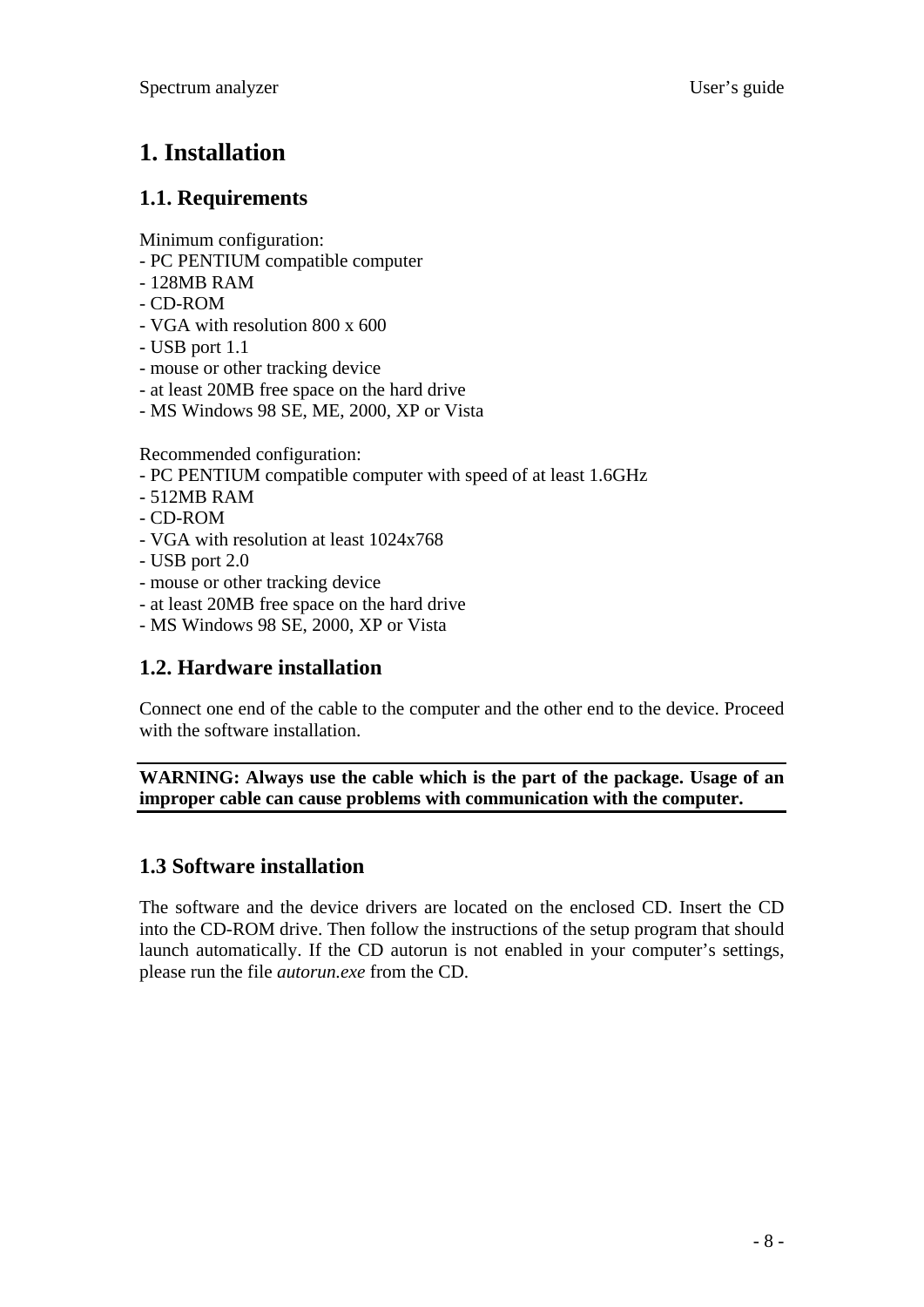# <span id="page-8-0"></span>**2. Basic information**

### **2.1. Front and rear panel layout**

### **2.1.1. Front panel layout**

Channel A, channel B, external synchronization input / compensation generator output and an LED are accessible on the front panel.



*Fig. 2.1.1.1. – Front panel of the DATAMAN 570 series oscilloscope* 



*Fig. 2.1.1.2. – Front panel of the DATAMAN 520 series oscilloscope* 



*Fig. 2.1.1.3. – Front panel of the DATAMAN 770 series oscilloscope* 

If the LED color is:

- green, the device is configured and there is no communication with a computer at this time
- orange, the device is communicating with a computer
- red, device is powered, but not configured

### **2.1.2. DATAMAN 770 series rear panel layout**

Two connectors are available on the rear panel.

- USB connector for communication with computer (used for supplying device with power as well)

- banana jack (4mm) for optional ground connection. This connector is connected to the ground (chassis) of the host computer and should be connected to the environment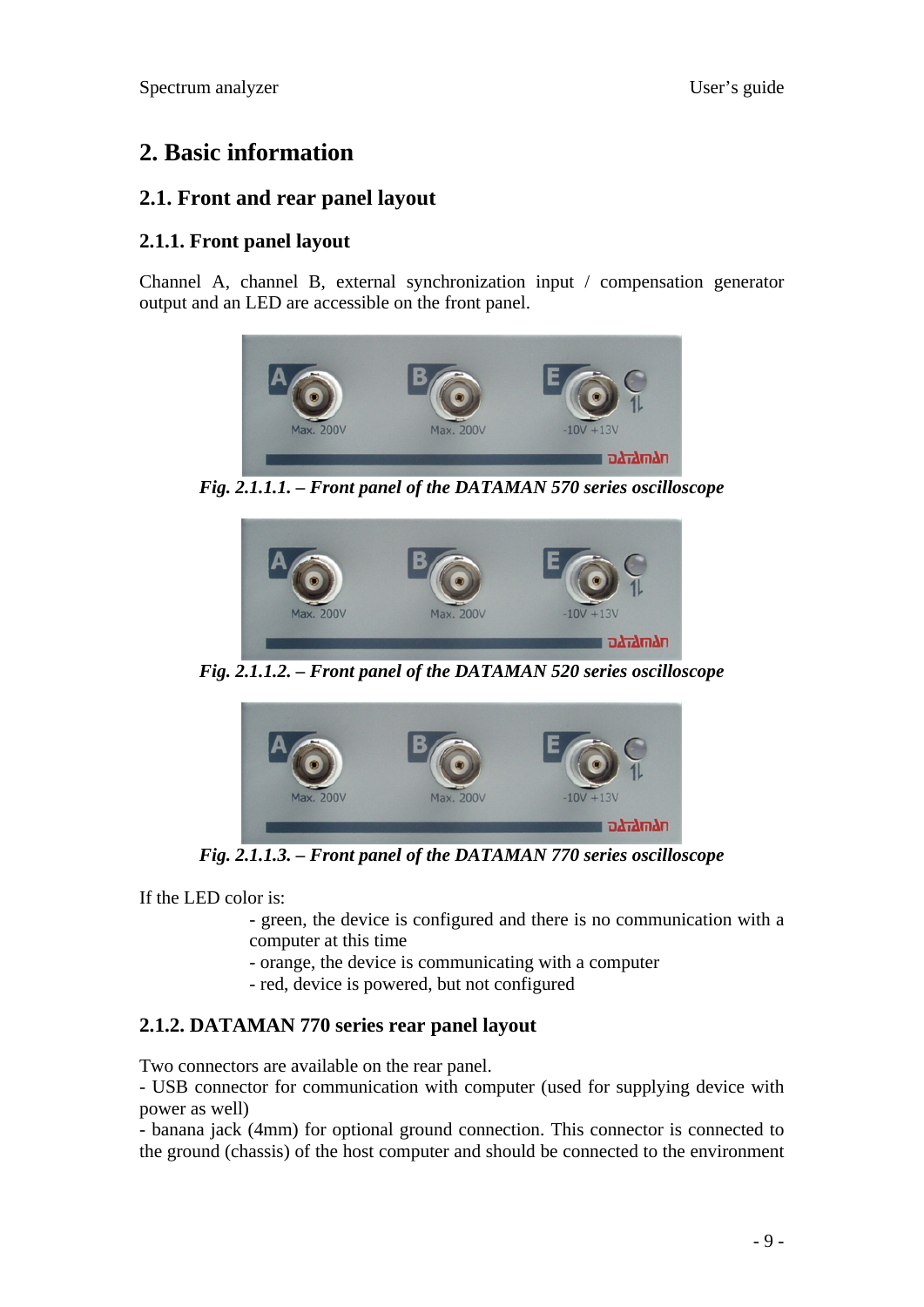<span id="page-9-0"></span>ground when the higher voltage than 50 V is connected to the instrument's measuring ground (shielding of the BNC connectors on the front panel).



*Fig. 2.1.2.1. – DATAMAN 770 series rear panel layout* 

#### **2.2. Basic terms**

This Chapter explains the basic terms used throughout the text.

**Click** – Position the mouse cursor over the chosen object. Then press and release the left mouse button.

**Double-Click** – Two successive clicks of the left mouse button.

**Drag** – Position the mouse cursor over the object you want to move. Then press the left mouse button and hold it down. The chosen object moves with the mouse cursor. After releasing the mouse button the object moves to the new location.

**Enter the value into the edit box** – Click the edit box. Use the keyboard to enter the desired value and confirm by pressing "Enter".

**Insert the value into the edit box** – Click the edit box. Use the keyboard to enter the desired value.

**Set the value using the scroll bar** – It is possible to change a value by simply dragging the scroll bar slider. Clicking the arrows of the scroll bar increases or decreases the value by minimal steps. Clicking in between the slider and the arrows changes the value by larger steps.

**Select the value from the combo box** – Open the list of all possible values of the edit box by clicking it. Then set the desired value by clicking it.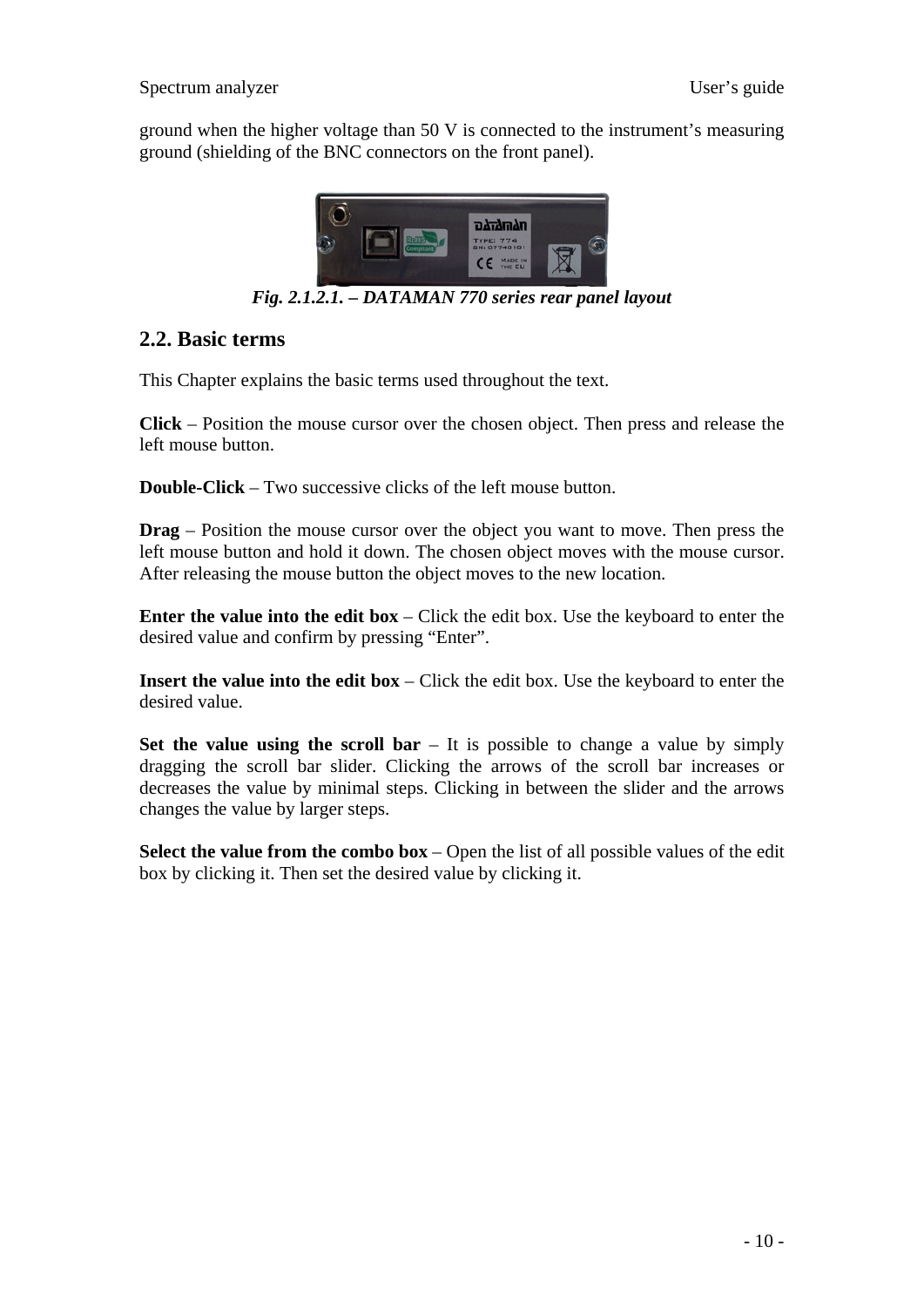# <span id="page-10-0"></span>**3. Main window**

The main window opens after the application starts. The controls in the this window allow you to use most of the analyzer functions.



*Fig. 3.1. – Main window* 

All controls connected to one of the channels have that channels color.

#### **TIP: The channel color can be changed in the main menu.**

#### **3.1. Navigator**

The navigator is located below main screen. It allows you to select the band to be analyzed by the software.



The analyzed band is marked by two vertical lines. Drag any of them to change bandwidth.

The black square marks the position of the main screen in the bandwidth. Drag this square to change spectrum part displayed in the main screen.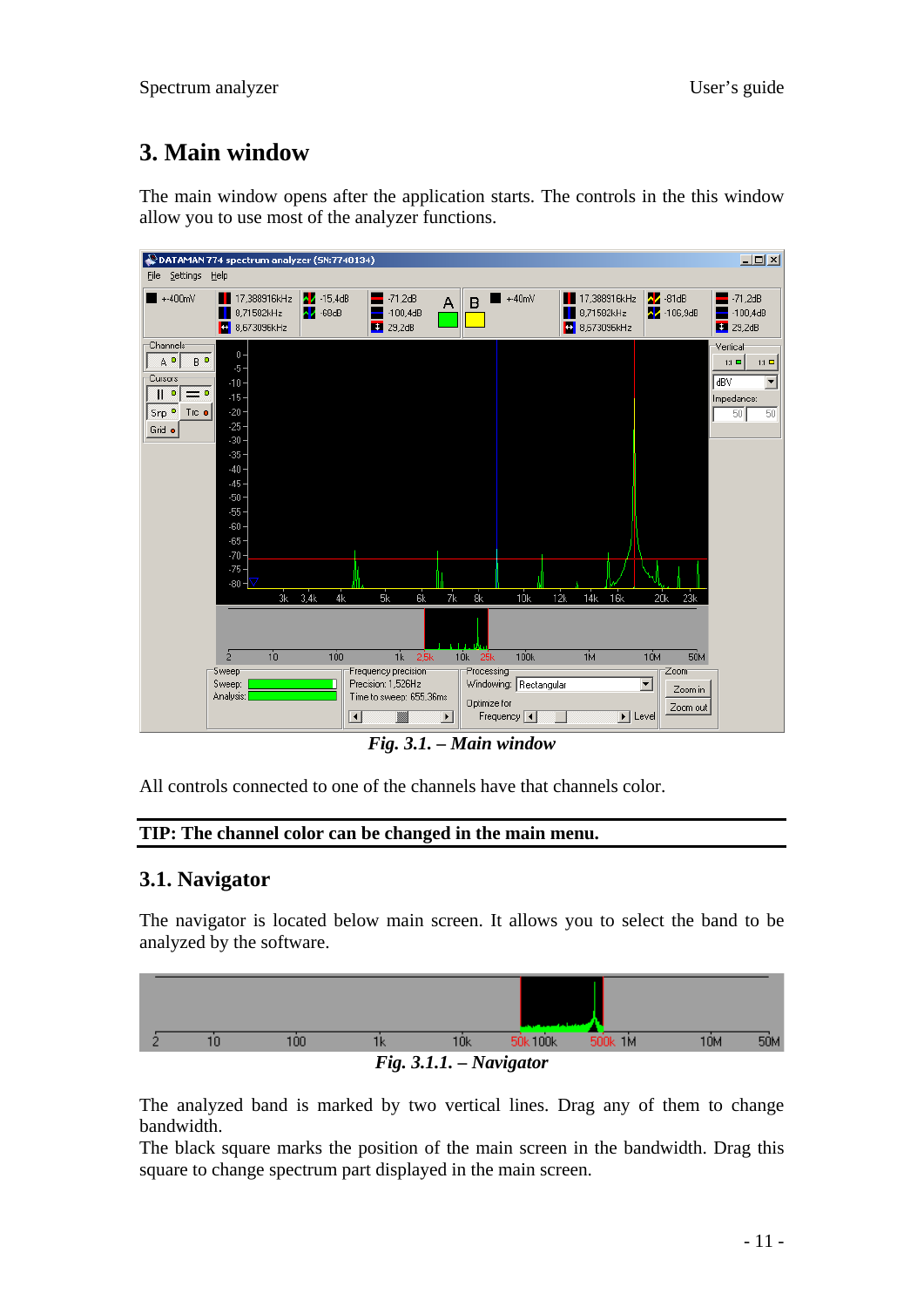### <span id="page-11-0"></span>**3.2. Main screen**

The main screen is located in the middle of the main window. This screen is used to display the spectrum.



Spectrum is displayed in the channel color. Both X and Y axis are logarithmic. Vertical range is adjustable as follows:

- drag top third of the vertical legend to set maximal displayed value

- drag middle of the vertical legend to move waveform vertically (range will remain intact)

- drag bottom third of the vertical legend to set minimal displayed value

The displayed spectrum part can be set using the navigator or dragging the waveform on the screen.

You can zoom data in two ways:

- either click on the "Zoom in" or "Zoom out" button

- or set mouse pointer on the screen and spin the mouse wheel

**TIP: Spin the mouse wheel on the screen to perform zoom. The frequency below the mouse pointer remain on the same position (if possible).** 

Two vertical and two horizontal cursors are available. In case they are out of the screen, the arrow in the cursor color appears on the side of the screen. Drag this arrow to move cursor back onto the screen.

### **3.3. Channel controls**

The channel controls are located in the left of the main window.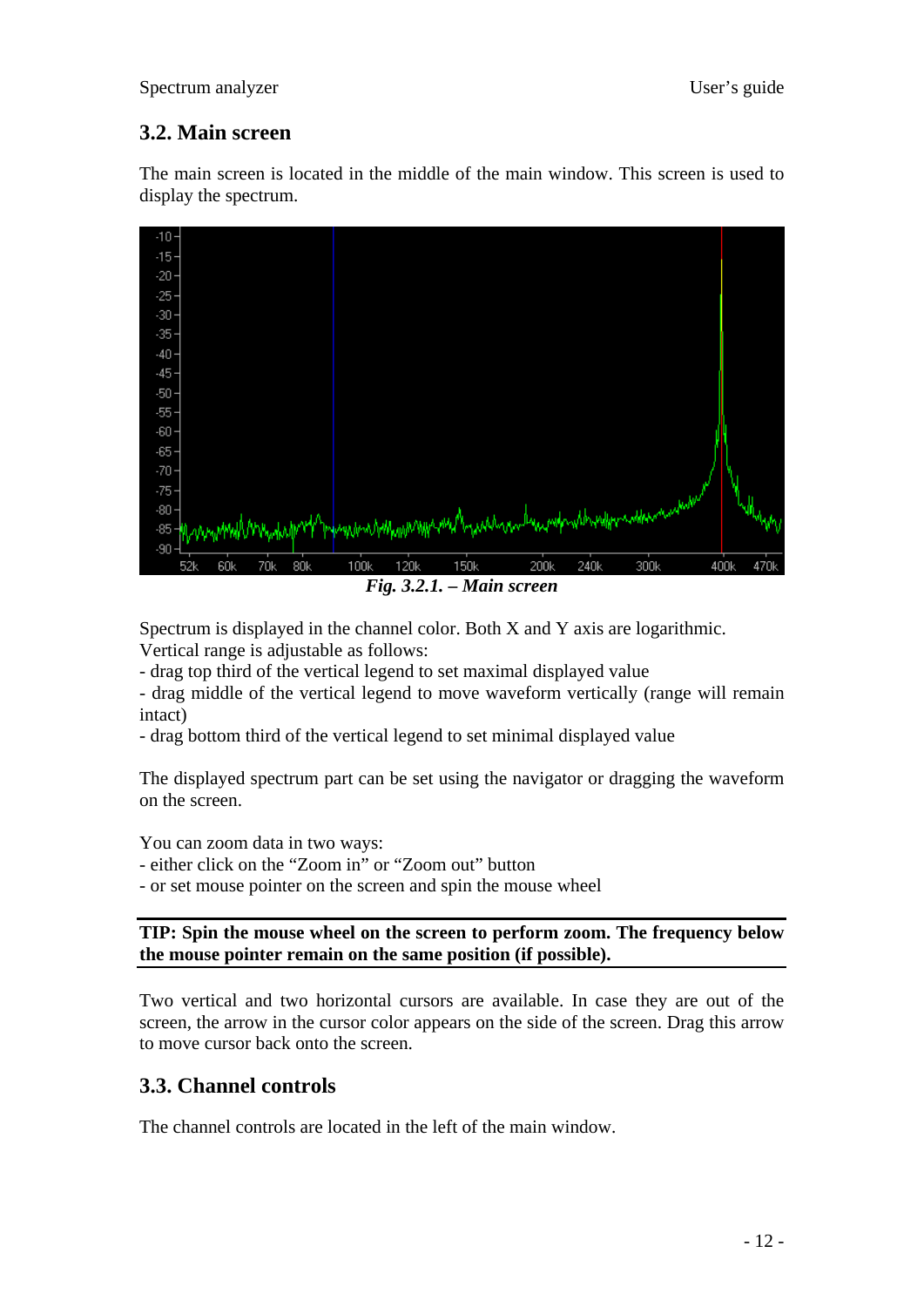

<span id="page-12-0"></span>Click the button to activate/deactivate respective channel.

#### **3.4. Cursor controls**

The cursor controls are located in the left of the main window.



*Fig. 3.4.1. – Cursor controls* 

Click  $\boxed{\Vert \bullet}$  to activate/deactivate vertical cursors.

Click  $\overline{\phantom{a}}$  to activate/deactivate horizontal cursors.

Click  $\sqrt{\frac{5np}{n}}$  to activate/deactivate "Snap" mode. While in this mode the software automatically searches for peaks near the vertical cursors. In case it detects any it automatically sets the cursor position to the peak.

#### **TIP: The cursors holds peaks once positioned on them. They remain correctly positioned on the peaks even if the frequency of the peaks changes slightly.**

Click  $\sqrt{\frac{\text{Tr}e}{\text{cot}}}$  to activate/deactivate "Trace" mode. While in this mode the cursors are automatically set to the waveform level defined by the vertical cursor.

Click  $\int$  Grid  $\sigma$  to activate/deactivate grid.

### **3.5. Sweep progress**

The progress bars are located in the bottom of the main window.

| Sweep                    |  |
|--------------------------|--|
| Sweep:                   |  |
| Analysis: <mark>[</mark> |  |
|                          |  |
|                          |  |
| • ⊤                      |  |

*Fig. 3.5.1. – Progress bars* 

The software performs three tasks: data acquisition, analysis (using fast fourier transformation) and the data display. Data acquisition and analysis are performed in parallel.

The "Sweep" progress bar indicates the data acquisition progress and "Analysis" progress bar indicates the analysis progress. Analysis always works with the data available on its start.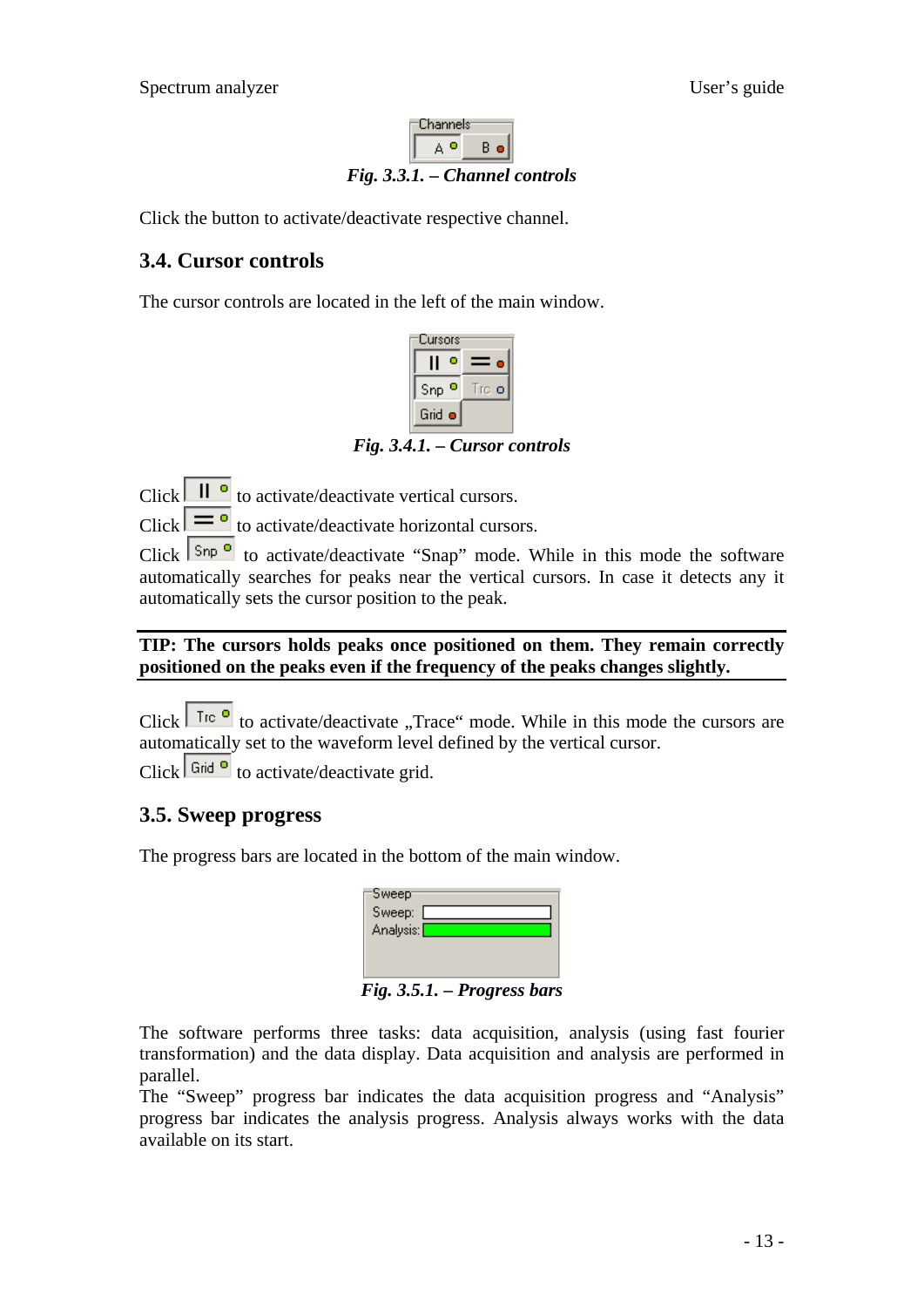<span id="page-13-0"></span>**WARNING: In case the analysis is much slower than data acquisition the following behavior can occur: when the acquisition parameters change (bandwidth for example), analysis is performed twice on the old data.** 

#### **3.6. Frequency precision controls**

Depending on the oscilloscope model, the frequency precision controls are available.

| Frequency precision     |
|-------------------------|
| Precision: 30,518Hz     |
| Time to sweep: 32,768ms |
|                         |

*Fig. 3.6.1. – Frequency precision controls* 

Use scrollbar to set frequency precision.

The precision is displayed as "Precision". Total time required to acquire data with selected precision is displayed as "Time to sweep".

#### **3.7. Processing controls**

The processing controls are located in the bottom of the main window.

| Processing                  | Windowing: Rectangular |       |
|-----------------------------|------------------------|-------|
| Optimize for<br>Frequency 4 |                        | Level |
|                             |                        |       |

*Fig. 3.7.1. – Processing controls* 

Use combobox "Windowing" to select windowing function. Following windows are available:

- Rectangular
- Triangular
- Blackman
- Hamming
- Hanning

We recommend to use rectangular window to achieve best vertical precision. If you measure the spectrum, where the spaces between harmonics very small, we recommend to use blackman window.

**WARNING: The vertical precision of the harmonics is the best with rectangular window. Other windows very significantly reduce precision.** 

Use bottom scrollbar to change ratio between frequency precision and level precision.

#### **3.8. Zoom controls**

The zoom controls are located in the bottom of the main window.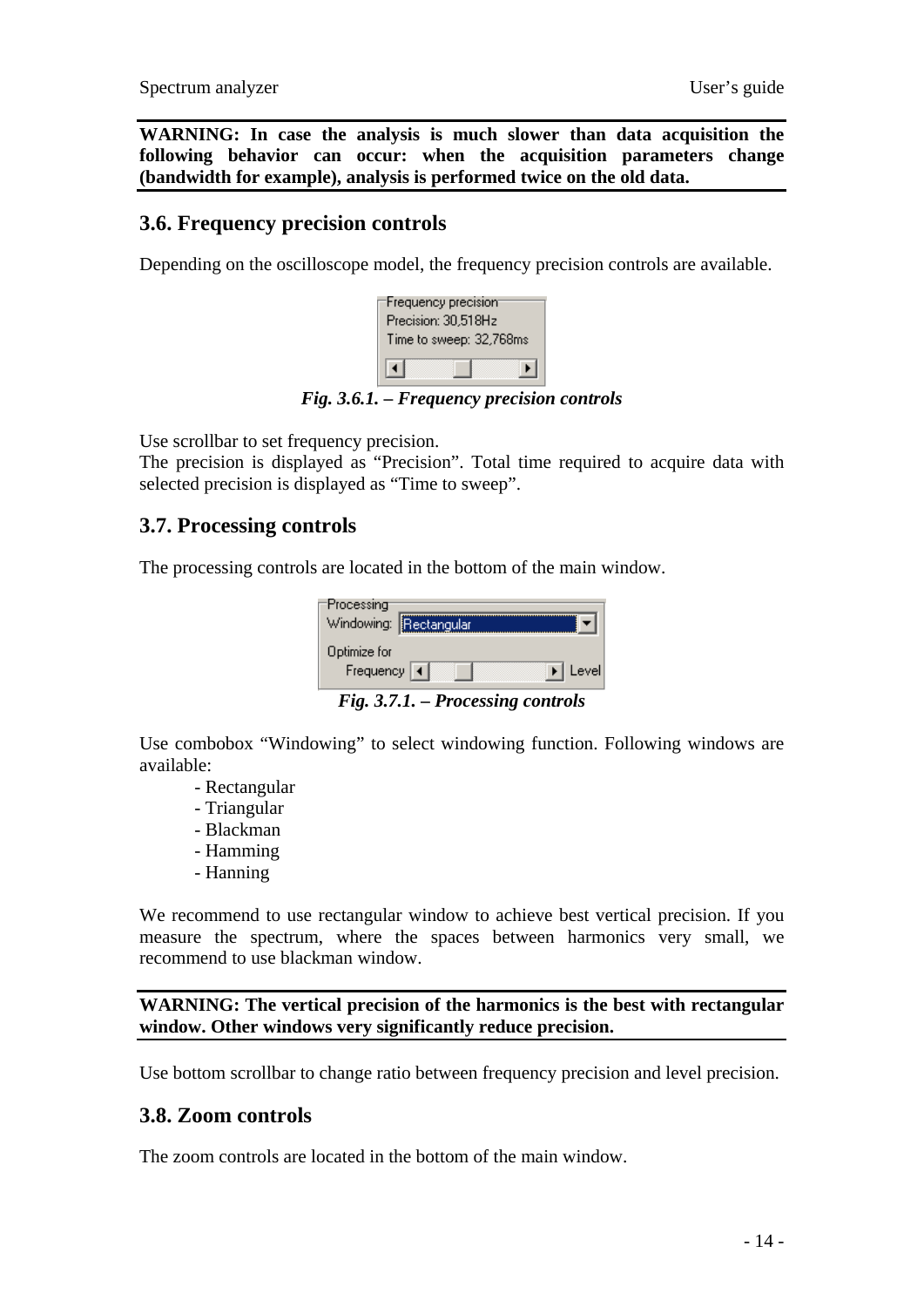

*Fig. 3.8.1. – Zoom controls* 

<span id="page-14-0"></span>Click "Zoom in" button to decrease data amount on the screen, click "Zoom out" to increase it.

# **3.9. Input controls**

Input controls are located in the right of the main window.

| Vertical     |              |
|--------------|--------------|
| $1:1$ $\Box$ | $1:1$ $\Box$ |
| dBV          |              |
| Impedance:   |              |
| 50           | 50           |
|              |              |

*Fig. 3.9.1. – Input controls* 

Click  $\boxed{\text{at } \blacksquare}$  to set probe attenuation connected to the input. Select vertical units which will be used to display harmonics. In case the power unit is selected (dBmW), it is necessary to enter the value into the impedance edit box.

# **3.10. Information panel**

Two information panels (one for channel A, another one for channel B) are located in the top of the main window.



*Fig. 3.10.1. – Information panel* 

The information about oscilloscope range is located in the left of the panel. This range is set by the software automatically.

Following information is available:

- **-** primary vertical cursor position
- **EXECUTE:** secondary vertical cursor position
- $\bullet$  difference between vertical cursors
- $\Delta$  intersection level of the primary vertical cursor with waveform
- $\lambda$  intersection level of the secondary vertical cursor with waveform
- primary horizontal cursor position
- $\blacksquare$  secondary horizontal cursor position
- $\bullet$  difference between horizontal cursors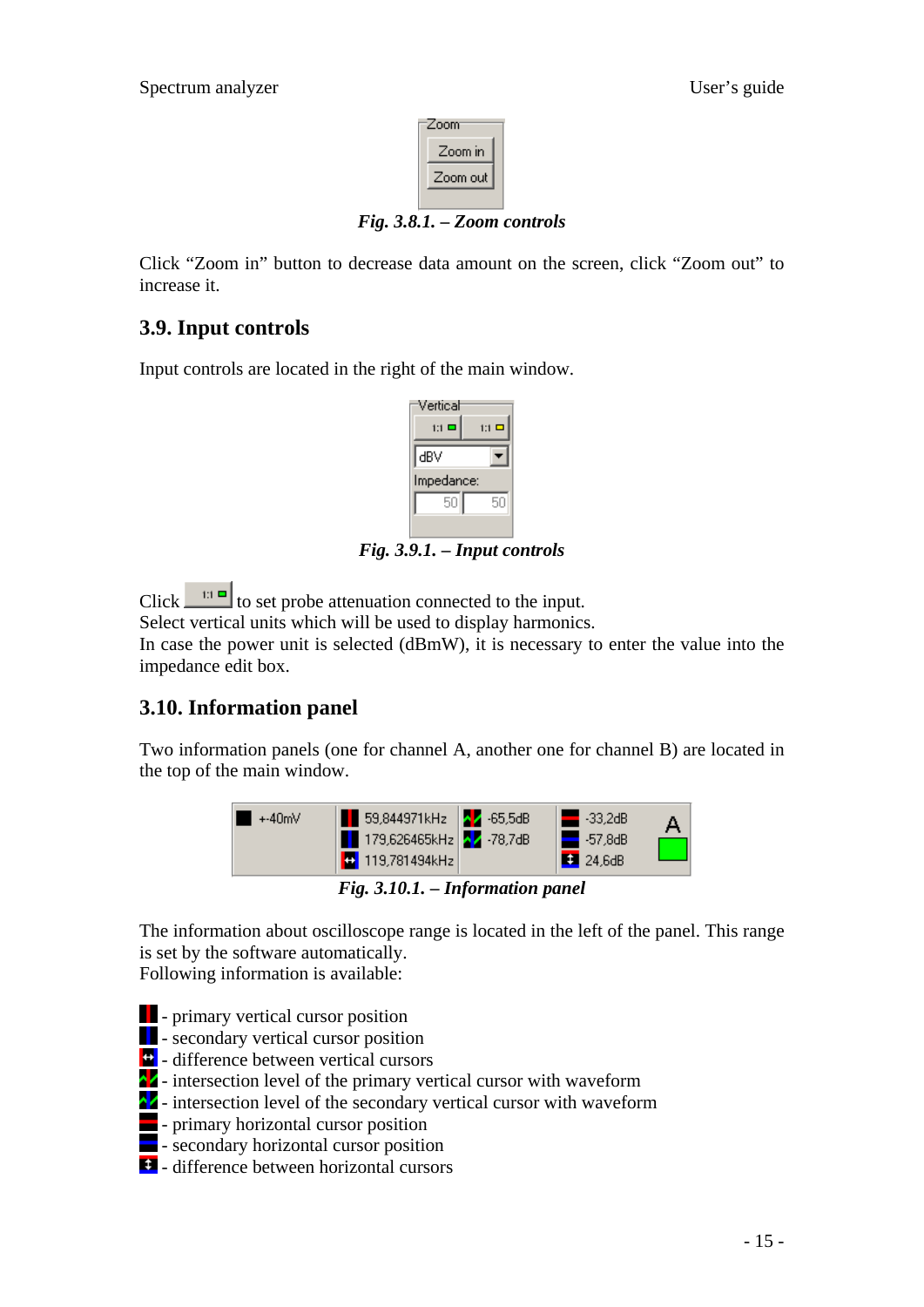# <span id="page-15-0"></span>**3.11. Main menu**

The main menu is located in the top of the main window. Following items are available:

*File | Exit* – terminates application *Settings | Options* – opens window, which allows you to configure software *Help | Help* – opens user's guide *Help | About – displays product information* 

### **3.11.1. Options window**

Click the item in the main menu to open options window.

| $\gtrsim$ Options   |    |        |
|---------------------|----|--------|
| Colors   Display    |    |        |
| Colors              |    |        |
| Channel colors:     |    |        |
| Ver cursors colors: |    |        |
| Hor cursors colors: |    |        |
| Screen color:       |    |        |
| Frame color:        |    |        |
| Grid color:         |    |        |
| Navigator color:    |    |        |
| Navigator frame:    |    |        |
|                     |    |        |
|                     |    |        |
|                     |    |        |
|                     |    |        |
|                     | 0K | Cancel |

*Fig. 3.11.1.1. – Options window* 

Following options are available:

*Colors | Colors | Channel colors* – click color of the channel to change it *Colors | Colors | Ver cursors colors* – click color of the vertical cursor to change it *Colors | Colors | Hor cursors colors* – click color of the horizontal cursor to change it *Colors | Colors | Screen color* – click color of the screen to change it *Colors | Colors | Frame color* – click frame color to change it *Colors | Colors | Grid color* – click grid color to change it *Colors | Colors | Navigator color* – click navigator color to change it *Colors | Colors | Navigator frame* – click navigator frame color to change it